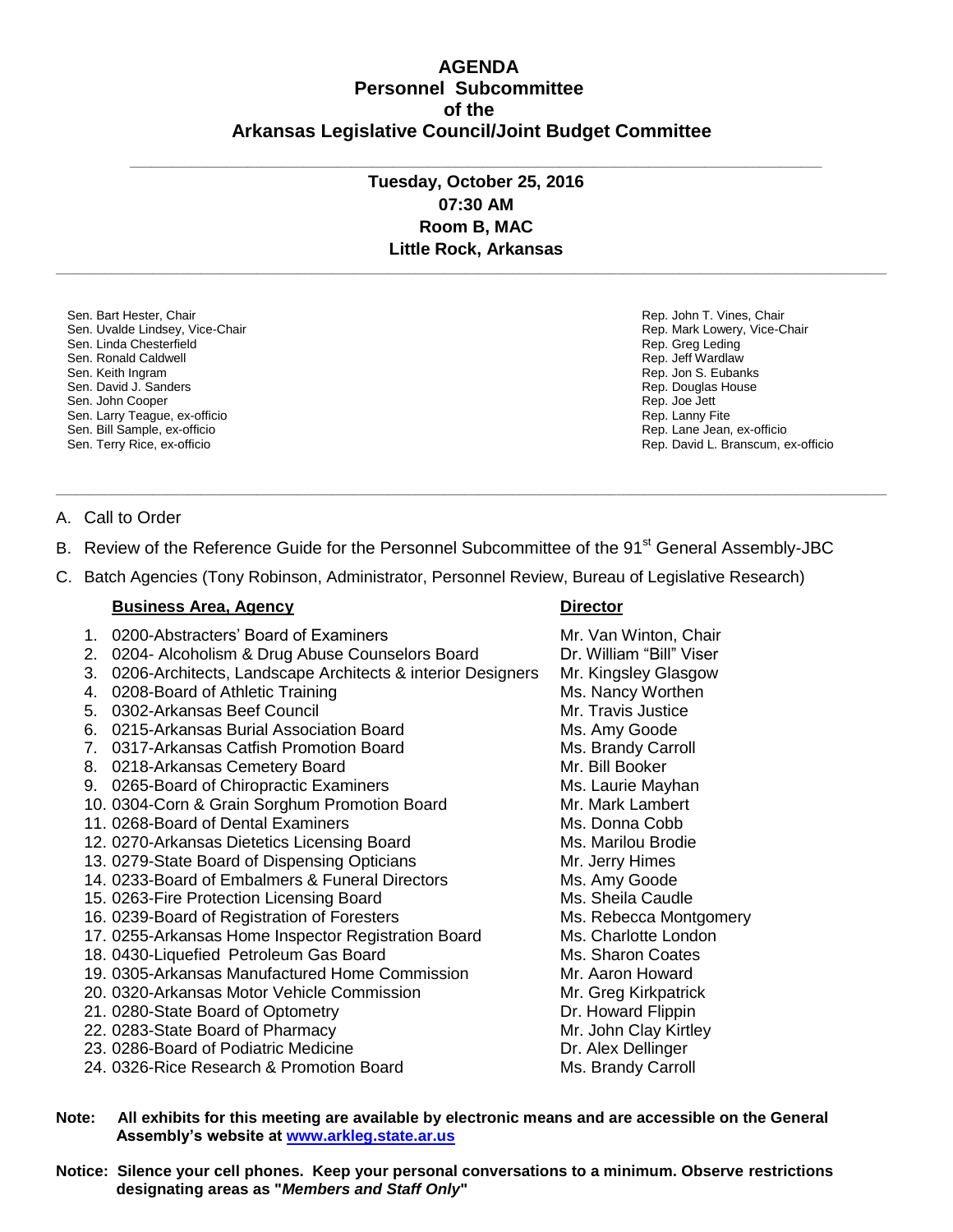### **Business Area, Agency Director** 25. 0254-Social Work Licensing Board Music Communist Control Ms. Ruthie Bain 26. 0257-State Board of Prof Soil Classifiers Multimum Mr. Bill Garner 27. 0329-Soybean Promotion Board Mr. Matt King 28. 0298-Veterinary Medical Examining Board Ms. Cara Tharp 29. 0344-Arkansas Wheat Promotion Board Mr. Mark Lambert 30. 0203-State Board of Accountancy Mr. James Corley 31. 0290-Board of Acupuncture & Related Techniques Ms. Maria Velasco 32. 0402-Arkansas Department of Aeronautics Mr. Jerry Chism 33. 0205-Appraiser Licensing and Certification Board Ms. Diana Piechocki 34. 0490-Assessment Coordination Department Mr. Glen "Bear" Chaney 35. 0210-Auctioneer's Licensing Board Ms. Kristy Arnold 36. 0211-Professional Bail Bondsman Licensing Board Mr. Larry Peters 37. 0212-Board of Barber Examiners Mr. Michael Wooldridge 38. 0315-Capitol Zoning District Commission Mr. Boyd Maher 39. 0221-Board of Collection Agencies Ms. Peggy Matson 40. 0271-Board of Hearing Instrument Dispensers Ms. Brandi Schroeder 41. 0241-Judicial Discipline and Disability Commission Mr. David Sachar 42. 0440-Oil and Gas Commission **Mr. Lawrence Bengal** 43. 0246-State Board of Physical Therapy Ms. Nancy Worthen 44. 0216-State Board of Private Career Education Ms. Brenda Germann 45. 0289-Arkansas Board of Psychology Ms. Maggie Sponer 46. 0248-Arkansas Real Estate Commission Mr. Gary Isom 47. 0410-State Securities Department Mr. B. Edmond Waters 48. 0347-Arkansas Student Loan Authority Mr. Tony Williams 49. 0224-Contractors Licensing Board Mr. Gregory L. Crow 50. 0425-State Insurance Department Mr. Allen Kerr

- 51. 0405-State Bank Department Ms. Candace Franks
- D. Agencies to be presented:

## **Business Area, Agency Director Analyst**

| 1.                             | 0274-Arkansas State Medical Board                             |
|--------------------------------|---------------------------------------------------------------|
| 2.                             | 0258-Arkansas Towing & Recovery Board                         |
| 3.                             | 0311-Disability Determination for Social Security Admin.      |
|                                | Including Special Language: "Extra Help Restriction"          |
| 4.                             | 0220-Child Abuse & Neglect Prevention Board                   |
| 5—                             | 0405-State Bank Department                                    |
| 6.                             | 0395-Arkansas Development Finance Authority                   |
| $7_{\scriptscriptstyle{\sim}}$ | 0338-War Memorial Stadium Commission                          |
|                                | Including Special Language: "Extra Help"                      |
|                                | 8. 0341-Arkansas Waterways Commission                         |
|                                | 9. 0334-Arkansas Tobacco Settlement Commission                |
|                                | Including Special Language: "Positions"                       |
|                                | 10. 0236-Bd. of Licensure for Prof Engineers & Prof Surveyors |
|                                | 11. 0655-Office of Health Information Technology              |
|                                | 12. 0319-Arkansas Minority Health Commission                  |
|                                | Including Special Language: "Positions"                       |
|                                | 13. 0900-Department of Parks and Tourism                      |
|                                | Including Special Language: "Employee Contract"               |
|                                | 14, 0450-Arkansas Public Service Commission                   |
|                                | 15. 0295-Arkansas Spinal Cord Commission                      |

# Ms. Karen Whatley Tony Robinson Mr. Steven Rogers Tony Robinson Mr. Arthur Boutiette Tony Robinson

| Mr. Kane Webb                       |
|-------------------------------------|
| Mr. John Bethel<br>Ms. Terra Patrom |

Ms. Sherri Jo Mclemore Denise Tarter Ms. Candace Franks Denise Tarter Mr. Aaron Burkes Denise Tarter Mr. Jerry Cohen Denise Tarter Mr. Gene Higginbotham Denise Tarter Ms. Misty Murphey Denise Tarter

Ms. Heather Richardson Heather Browning **Ms. Shirley Tyson Heather Browning** 12. 0319-Arkansas Minority Health Commission Ms. Louise Scott Heather Browning

Heather Browning

Heather Browning Heather Browning